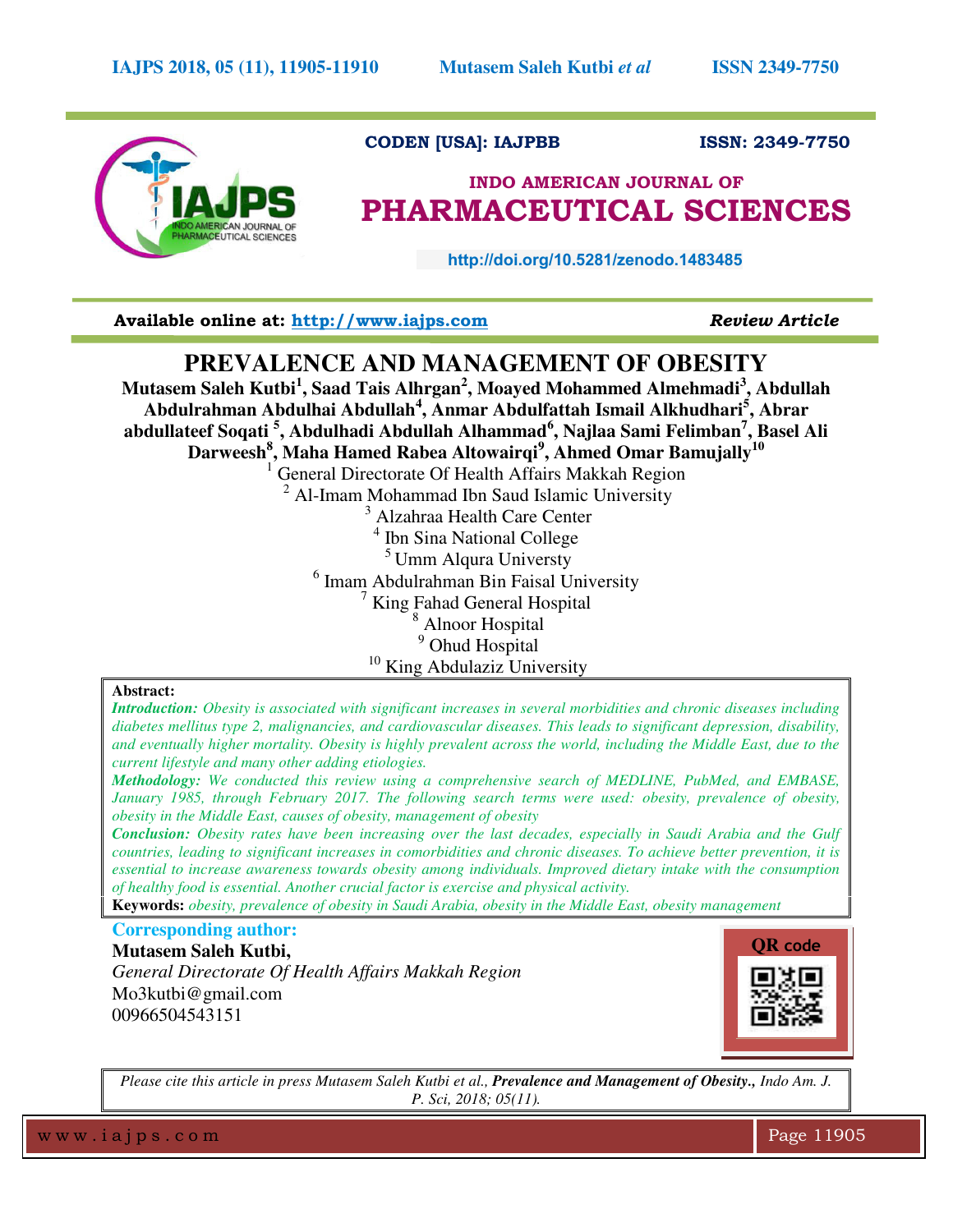# **INTRODUCTION:**

Obesity is defined in a simpler way as having excess weight in proportion to height. More complex definitions of obesity will take into consideration its etiologies, adipose tissues volumes, metabolic disturbances, and other terms. Generally, obesity is associated with significant increases in several morbidities and chronic diseases including diabetes mellitus type 2, malignancies, and cardiovascular diseases. This will lead to significant depression, disability, and eventually higher mortality. When obesity occurs in a child, it associated with the same catastrophic complications but occurring even earlier and possibly in early adulthood. Therefore, long term complications and sequelae for obesity are catastrophic and lead to significant economic and social burden **[1]**.

Etiologies of obesity are complex, and obesity depends on several factors, making it highly preventable. On the other hand, it is estimated today that about one third of all people around the world are overweight **[2]**. Moreover, these rates are even increasing with expectations to reach 38% of all individuals around the world to be overweight in 2030. In the United States specifically, it has been estimated, based on prior trends, that in the year 2030, more than 85% of individuals will be overweight **[3]**. Despite the stability of obesity prevalence and incidence in several other countries, rates of associated comorbidities and mortality have been paradoxically increasing especially in children **[2]**. Moreover, some developing countries are showing significant increases in obesity rates that are approaching the high rates in the United States.

# **METHODOLOGY:**

# • **Data Sources and Search terms**

We conducted this review using a comprehensive search of MEDLINE, PubMed, and EMBASE, January 1985, through February 2017. The following search terms were used: obesity, prevalence of obesity, obesity in the Middle East, causes of obesity, management of obesity

#### • **Data Extraction**

Two reviewers have independently reviewed the studies, abstracted data, and disagreements were resolved by consensus. Studies were evaluated for quality and a review protocol was followed throughout.

The study was approved by the ethical board of King Abdulaziz University Hospital.

## **Classification of Body Weight in Adults**

The body mass index is universally considered to be the most common factor in defining and classifying

obesity in adults. Body mass index is an index that represents the proportion of weight to height, and is calculated by dividing weight (in kilograms) by height square (in meters). When body mass index is below 18.6 kg/m2 an individual is considered underweight. A body mass index between 18.5 kg/m2 and 25 kg/m2 is considered normal. On the other hand, a body mass index that is higher than 40 kg/m2 is considered a severe disabling morbid obesity. Other important factors in measuring and assessing obesity in both research and clinical settings include the measure of adiposity in the abdomen, also known as waist circumference. In fact, waist circumference has become recently a very important factor that should always be taken into consideration when assessing obesity **[4]**. Adipose tissue in the abdomen is generally thought to be visceral and metabolically active. This makes fat surrounding organs cause dysregulation in the metabolic activities which will make individuals prone to heart disease, diabetes mellitus type 2, and other diseases. This led to the introduction of the term (metabolic syndrome). Metabolic syndrome is generally defined as a group of conditions related to metabolic dysregulation that will lead to increased risk of heart disease. According to the definition of metabolic syndrome, a waist circumference that is higher than 94 cm in males and 80 cm in females is associated with significant higher risk of heart diseases **[5]**.

# **International Prevalence**

Due to the lifestyles in the United States and Europe, where food is readily available without restrictions, prevalence of obesity increased dramatically during the last century. Today, the numbers of individuals living in the United States with a body mass index higher than 25 are about double the individuals with a body mass index less than 25. All reports and estimations of obesity rates have shown continuously increasing trends. Over the last decade, the prevalence of obesity in the United States have reached 35%. Moreover, some ethnic groups have even higher prevalence of obesity. These include Hispanics and Blacks who have prevalence of 43% and 48%, respectively. Sex has also been found to influence obesity risk with females having relatively higher rates of obesity when compared to males and adjusted for age, race, and ethnicity **[6]**.

On the other hand, obesity rates in Europe over the last twenty years, and when including large five European countries (the United Kingdom, Italy, Germany, Denmark, and the Netherlands) have been found to be about 17 in adults, which is significantly higher than before in this region. If these rates continue to increase in the same speed, prevalence is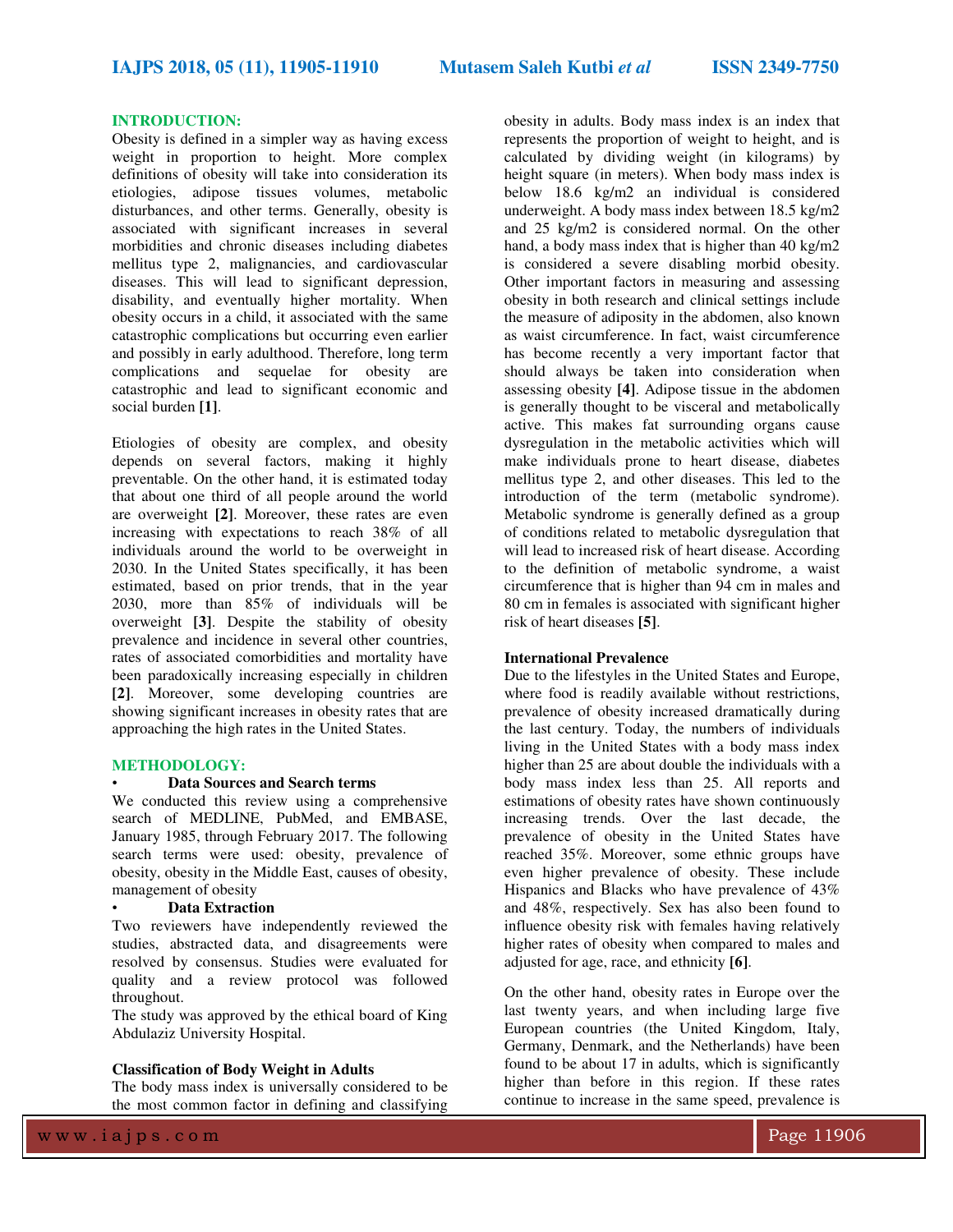expected to reach 30% soon. However, if sufficient awareness campaigns and health measures were taken, prevalence of obesity is expected to stop at 20% **[7]**.

Other large epidemiological studies in Europe have suggested the presence of significant disparity in obesity rates between different countries in Europe. For example, a previously published systematic review has suggested that in 2008, while about 31% of individuals in the Czech Republic were obese, only 5% of individuals in French were obese. Moreover, Spain, Italy, and several countries in Eastern Europe has been found to have relatively higher rates of obesity that some northern and western European countries. All this information can indicate the social differences can be considered a significant factor in developing obesity **[8]**.

#### **Prevalence in gulf Countries and Saudi Arabia**

Regarding obesity in Saudi Arabia, rates of obesity have been recently increasing to reach an alarming rate over the last twenty years. Generally, females appear to be more affected then males. The flourishing of industries and the economic growth in this area is thought to be associated with significant increase in obesity. Recent urbanization, improved lifestyle, and increase individuals' income are all factors that have played a significant role **[9]**.

These improvements in the lifestyle in the Gulf are led to significant changes, along with the introduction of fast food into their lifestyle, increased use of processed food, and increased use of cars with less physical mobility, causing eventually significantly higher risk of developing obesity among residents of this area. The high consumption of fat food and salts is also a significant factor **[10]**.

According to the World Health Organization, Saudi Arabia, Kuwait, United Arab Emirates, and Bahrain are among the ten highest countries around the world regarding obesity rates, making gulf countries in general, having highest obesity rates in the world. The worst of the gulf countries is Kuwait, with more than 42% of its population being obese. Additionally, Saudi Arabia and Qatar have obesity rates that reach 35.2% and 33.1% respectively **[11]***.* 

There is not enough data to draw conclusions regarding obesity rates in other countries in the Middle East, but present data can suggest that these rates are dramatically increasing. Generally, all reports originating from United Arab Emirates, Qatar, Saudi Arabia, Bahrain, Lebanon, Kuwait, and Oman can confirm that since the sixties, obesity rates have continued to elevate.

Most recent reports from Saudi Arabia have suggested that up to 28% of Saudi males and 44% of Saudi females are overweight. These same reports have found that up to 36% of Kuwaiti males and 48% of Kuwaiti females are obese, and more than 70% of the general population are overweight. Generally, it is confirmed that female sex is associated with higher risk of developing obesity than male sex **[11]**.

#### **Factors Causing the Obesity**

The recent advances in technology and lifestyle in the Gulf area is a crucial cause of the elevated obesity rates in these areas, especially in cities. A point that supports this is the significantly low rates of obesity in individuals living in the rural regions of Saudi Arabia, which be as low as 4%. Inhabitants of these areas usually have high physical activities due to their lifestyle. On the other hand, obesity rates in urban Saudi cities have high rates of obesity especially in children. A recent report has shown that despite low rates of obesity in children who live in rural Saudi Arabia, these rates were significantly higher in children who live in urban areas like Jizan (12%), Ha'il (34%), and Riyadh (22%). This is hypothesized to be due to their comfortable lifestyles and the wide-spread use of fast food **[12]**. In the United Arab Emirates, individuals who live in rural areas, and who still maintain what is called 'Bedouin' lifestyle, still have significantly lower rates of obesity when they are compared to inhabitants of other more developed cities in the United Arabs Emirates **[13]**.

Another important factor that is thought to significantly contribute to the development of obesity is income. This is mainly the case in Arabic gulf countries that have relatively high incomes from exporting oil. For example, since 1973, the consumption of meat in Saudi Arabia has shown a five-fold increase, and the consumption of meat in other gulf countries has shown about a two folds increase. Studies show that generally, low income families and areas consume significantly less amounts of eggs, meat, and milk when compared to high income families and areas **[14]**.

Extremely high outdoor temperatures can be considered an indirect cause of high obesity rates in these countries. These high temperatures are the main reason of lack of vegetation and forestation. Moreover, these high temperatures prevent people from practicing outdoor activities, leading to decreased physical activity **[15]**.

Marital status could also contribute to obesity rates, with married individuals having higher rates of obesity when compared to non-married individuals.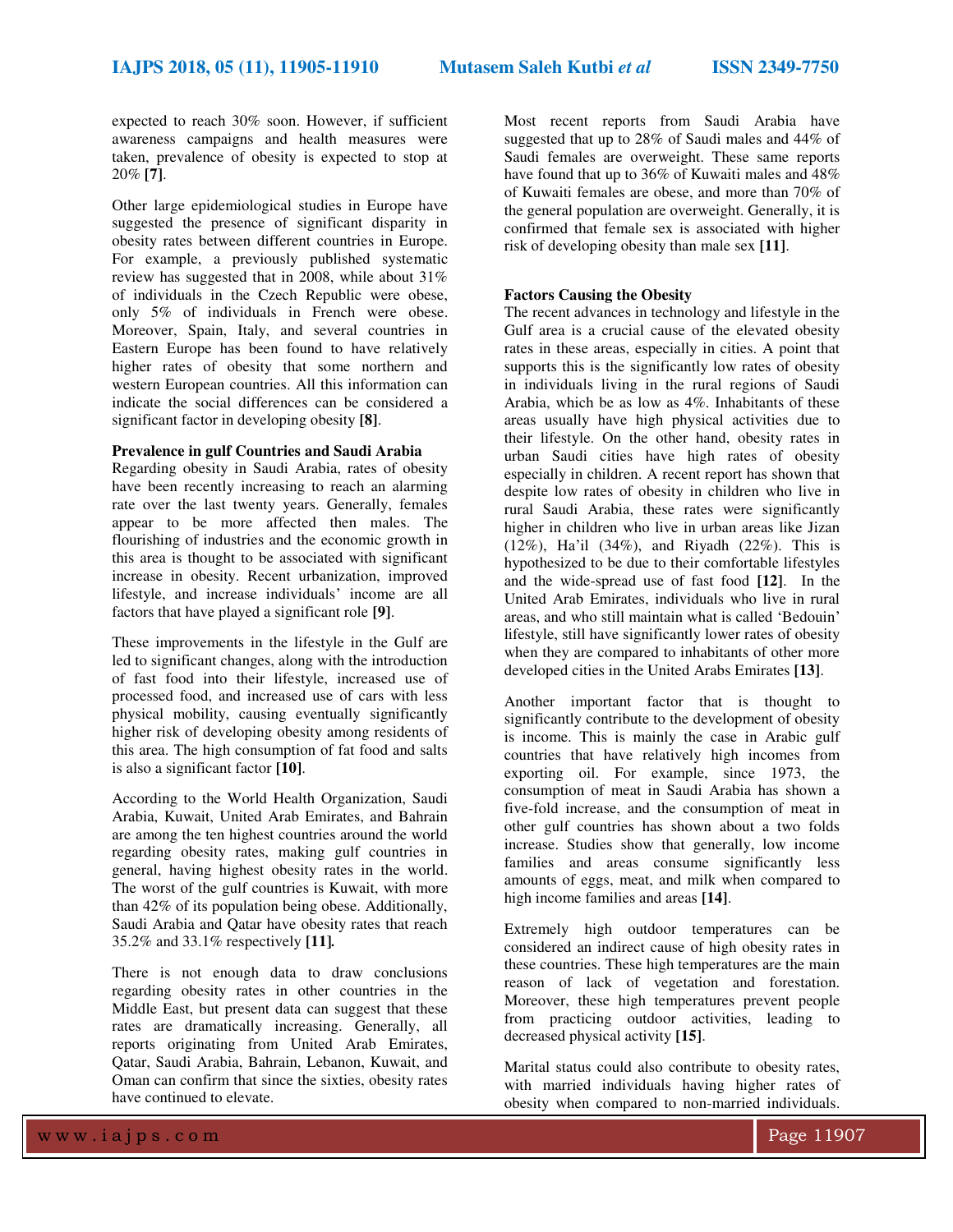A possible hypothesis of this is less activity, and increased food consumption in married people **[16]**.

Education level can also play an important role in determining obesity rates in an area. In fact, illiteracy was found to be associated with significantly higher obesity rates in Gulf area. This was also shown in Syria were about half illiterate individuals were obese (in contrast to only 25% of educated people being obese). Reports from Jordan showed similar results, and individuals who had less than twelve years of education showed a 1.6 higher risk of being obese than individuals who had more than twelve years of education. Moreover, Lebanese individuals who do not have enough education have double the risk of being obese when compared to educated individuals **[17]**.

When talking about the society in United Arab Emirates, there is a common belief that being obese indicates originating from a high social family. Moreover, obesity is sometimes considered to be associated with fertility, prosperity, and beauty. These perceptions could also play a role in the increasing rates of obesity **[10]**.

# **Physical Inactivity:**

The term 'physical activity' means moving body parts using skeletal muscles and resulting in the use of energy more than the basal use. The previously mentioned economic and technology raises in Gulf are have caused significant improvements of social and economic status along with lifestyle. Improved roads, availability of cars, and increase use of machines are all results of this technology revolution that occurred. The result of all this, unfortunately, is the development of a sedentary unhealthy lifestyle that eventually lead to the accumulation of fat and obesity **[18]**.

A prior report has estimated that more than half male children in Saudi Arabia who are below twelve years of age have very little daily physical activity. Moreover, more than 80% of total male population in Saudi Arabia was found to be inactive. The worst of these, is that more than 91% of females in Saudi Arabia do not perform any kind of exercise of physical activity **[19]**.

#### **Obesity Rate among Women**

In Gulf countries, and due to restriction on females due to traditional and cultural perceptions, females have significantly higher rates of obesity that males. For example, in Saudi Arabia, women do not have any access for exercise and sports. Even when it comes to household work, they import migrant labor to achieve this, leading to total inactivity in adult women. It is estimated that almost none of women in Saudi Arabia or Kuwait do their housework or cooking, but instead they hire someone to do this. The main leisure activities where women in these areas spend most of their time became internet and TV, leading to augmentation of their sedentary lifestyle. Pregnancy also contributes to obesity, with each pregnancy leading to an average weight gain of about 4.5 kg **[20]**.

## **Prevention of Obesity**

Once it occurred, it is very difficult to reverse obesity, making prevention the key element in reducing prevalence. The first and main steps to be taken when considering obesity prevention is limiting food intake to nutritional need, exercising regularly, and checking weight routinely. The type of food should also be considered. Preferred types of food include those that provide less energy and high water and fiber content (like fruits) **[21]**.

The German College of General Practitioners and Family Physicians has recommended the use of Mediterranean diet to decrease obesity rates. Guidelines also recommend against the intake of fast food, alcoholic drinks, and sugar-containing drinks. Fast food usually contains high fat and sugar index and high energy levels. Sugar containing drinks do not only include sweetened drinks, but also fruit juice **[22; 23]**.

Sedentary lifestyle with long-times of sittings on internet and other kinds of leisure is also to be prevented in order to reduce obesity rates. Exercise and increased physical activity are essential daily to prevent obesity **[24]**.

#### **Treatment of Obesity Goals**

When dealing with obese patients, goals must be realistic rather than ideal, with evaluation on a casebasis. Generally, main goals of obesity treatment include long term body mass index reduction with more than five percent decrease from initial weight, reduction and even elimination of risk factors that lead to obesity, treatment of comorbidities associated with obesity, encouraging exercise and increasing physical activity, treatment of present psychological stress, and increasing quality of life **[25]**.

#### **Dietary Therapy**

Obese patients should review their nutritional intake strictly, and apply dietary recommendations. Unless the patient agrees to significantly modify his/her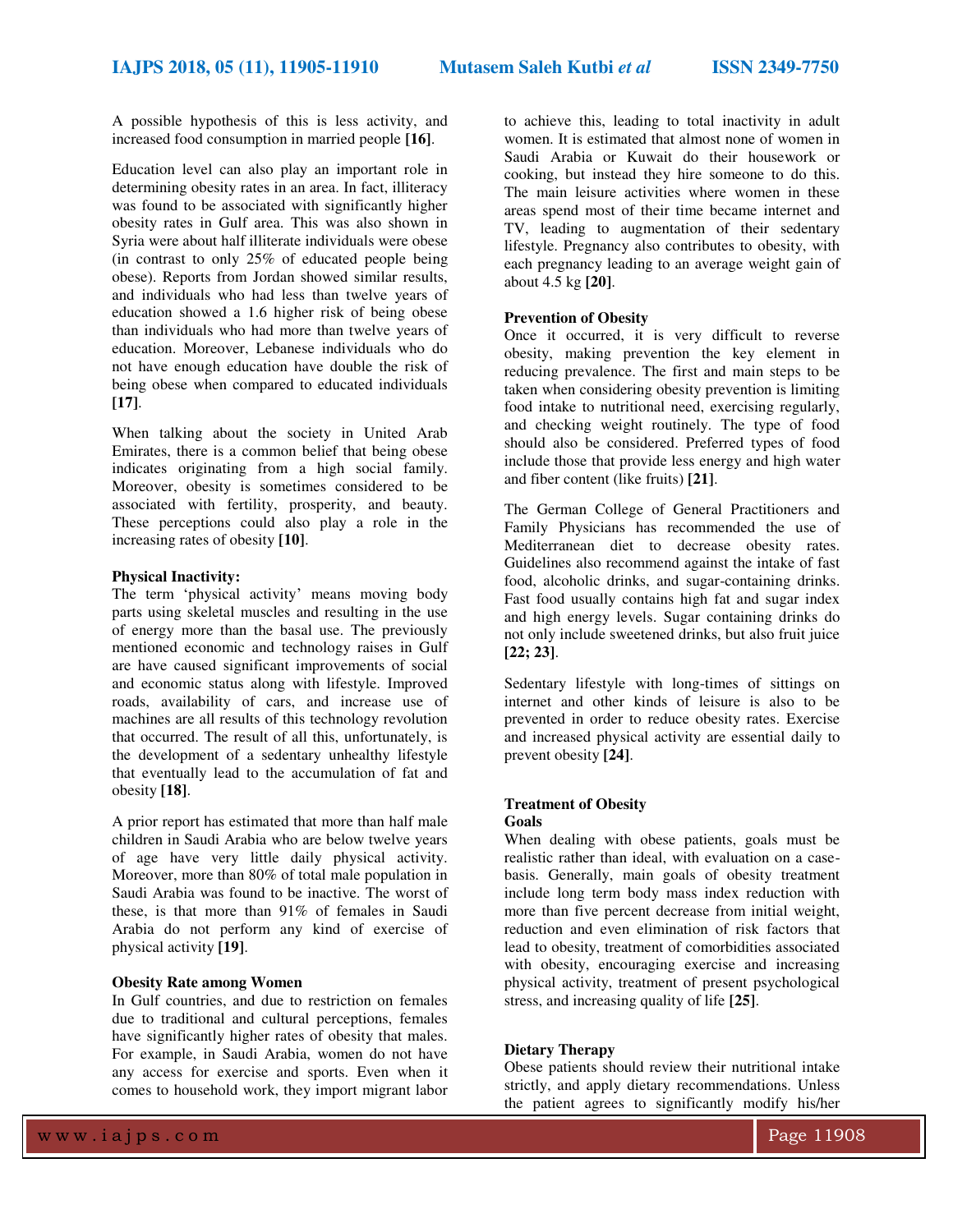lifestyle, this will not be successful. On the other hand, it is essential for dietary intake reduction to be well studied in order to prevent energy problems and dysfunction that could negatively impact health. A diet that is efficient in reducing weight should aim at reducing an energy deficit that is in the range of 500 kcal daily. Some special cases may require a higher daily energy deficit. Possible strategies that may be applied to achieve this include the significant reduction of fat intake, and the significant reduction in sugars intake **[25]**.

Achieving a daily energy deficit of 500 kcal daily can lead to about a 0.5 kg weight loss per week. This effect will be the same for about 12 or possibly 24 weeks. Fat consumption could be simply reduced. On the other hand, a diet with low sugars intake is associated with less improvements on the long term. The composition of macronutrient (which means the ratio of fats to other elements) is not associated with efficient weight loss **[26]**.

#### **Exercise**

To achieve optimal weight loss, at least 2.5 hours of exercise are required per week, which is equivalent to about 1800 kcal consumption per week. It is not effective however to practice strength training solely. The groups of muscle used during exercise is also important and plays an important role in determining the efficacy of exercise in weight loss **[24]**.

It is important to explain to patients the advantages that they will get when they exercise. These advantages include all metabolic, psychological, and cardiovascular aspects. Providing thorough explanations for these patients will lead to higher compliance rates and better weight reduction **[27]**.

# **CONCLUSION:**

Obesity rates have been increasing over the last decades leading to significant increases in comorbidities and chronic diseases. This lead to heavy social and economic burden on societies in general and health care system specifically. Obesity leads to huge costs on both the individual and the society, and its prevalence has been significantly raising. With its difficult treatment, the main key to decrease prevalence is prevention. To achieve better prevention, it is essential to increase awareness towards obesity among individuals. Improved dietary intake with the consumption of healthy food is essential. Another crucial factor is exercise and physical activity.

#### **REFERENCES:**

**1. Ofei F (2005):** Obesity - a preventable disease.

Ghana Med J., 39: 98-101.

- **2. Stevens GA** *et al.* **(2012):** National, regional, and global trends in adult overweight and obesity prevalences. Popul Health Metr., 10: 22.
- **3. Wang Y, Beydoun MA, Liang L, Caballero B, Kumanyika SK (2008):** Will all Americans become overweight or obese? estimating the progression and cost of the US obesity epidemic. Obesity (Silver Spring), 16: 2323-2330.
- **4. Hu FB (2007):** Obesity and mortality: watch your waist, not just your weight. Arch Intern Med., 167: 875-876.
- **5. Alberti KG** *et al.* **(2009):** Harmonizing the metabolic syndrome: a joint interim statement of the International Diabetes Federation Task Force on Epidemiology and Prevention; National Heart, Lung, and Blood Institute; American Heart Association; World Heart Federation; International Atherosclerosis Society; and International Association for the Study of Obesity. Circulation, 120: 1640-1645.
- **6. Ogden CL, Carroll MD, Kit BK, Flegal KM (2014):** Prevalence of childhood and adult obesity in the United States, 2011-2012. JAMA, 311: 806-814.
- **7. von Ruesten A** *et al.* **(2011):** Trend in obesity prevalence in European adult cohort populations during follow-up since 1996 and their predictions to 2015. PLoS one, DOI: 10.1371/journal.pone.0027455
- **8. Berghofer A, Pischon T, Reinhold T, Apovian CM, Sharma AM, Willich SN (2008):** Obesity prevalence from a European perspective: a systematic review. BMC Public Health, 8: 200.
- **9. Papandreou C, Mourad TA, Jildeh C, Abdeen Z, Philalithis A, Tzanakis N (2008):** Obesity in Mediterranean region (1997-2007): a systematic review. Obes Rev., 9: 389-399.
- **10. al-Mahroos F, al-Roomi K (1999):** Overweight and obesity in the Arabian Peninsula: an overview. J R Soc Promot Health, 119: 251-253.
- **11. S AL (2014):** Obesity in gulf countries. Int J Health Sci. (Qassim), 8: 79-83.
- **12. Al-Hazzaa HM (2004):** Prevalence of physical inactivity in Saudi Arabia: a brief review. East Mediterr Health J., 10: 663-670.
- **13. Malik M, Bakir A (2007):** Prevalence of overweight and obesity among children in the United Arab Emirates. Obes Rev., 8: 15-20.
- **14. Al-Othaimeen AI, Al-Nozha M, Osman AK (2007):** Obesity: an emerging problem in Saudi Arabia. Analysis of data from the National Nutrition Survey. East Mediterr Health J., 13: 441-448.
- **15. Al-Kandari YY (2006):** Prevalence of obesity in Kuwait and its relation to sociocultural variables.